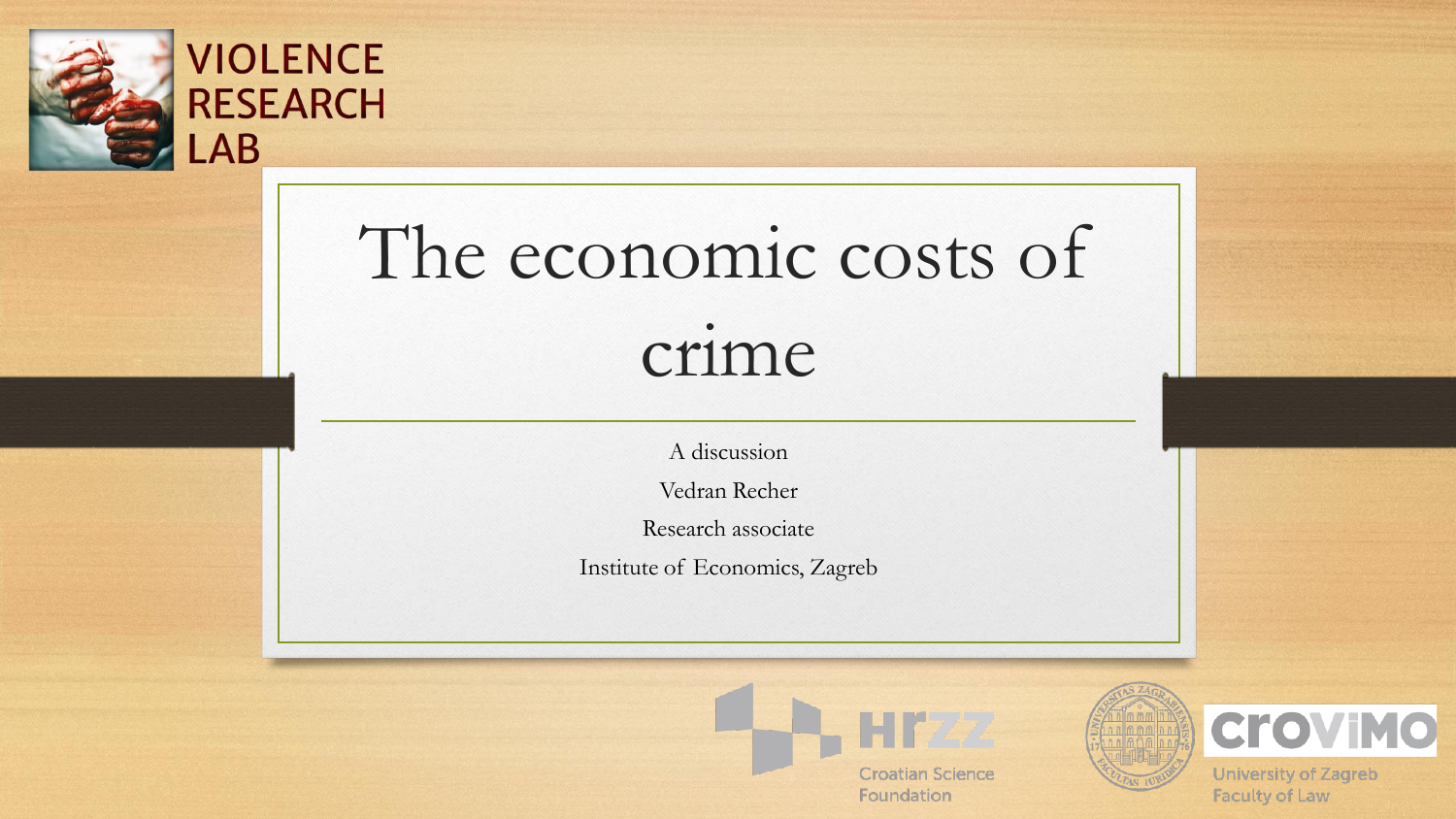

## Introduction

- Crime imposes significant costs on societies around the world.
- To make an informed and evidence-based policy decisions, we should know the extent to which criminal activity results in social damages.
- Thus, it is sometimes useful to be 'economic imperialists' and calculate monetary costs from seemingly untangible phenomenons.

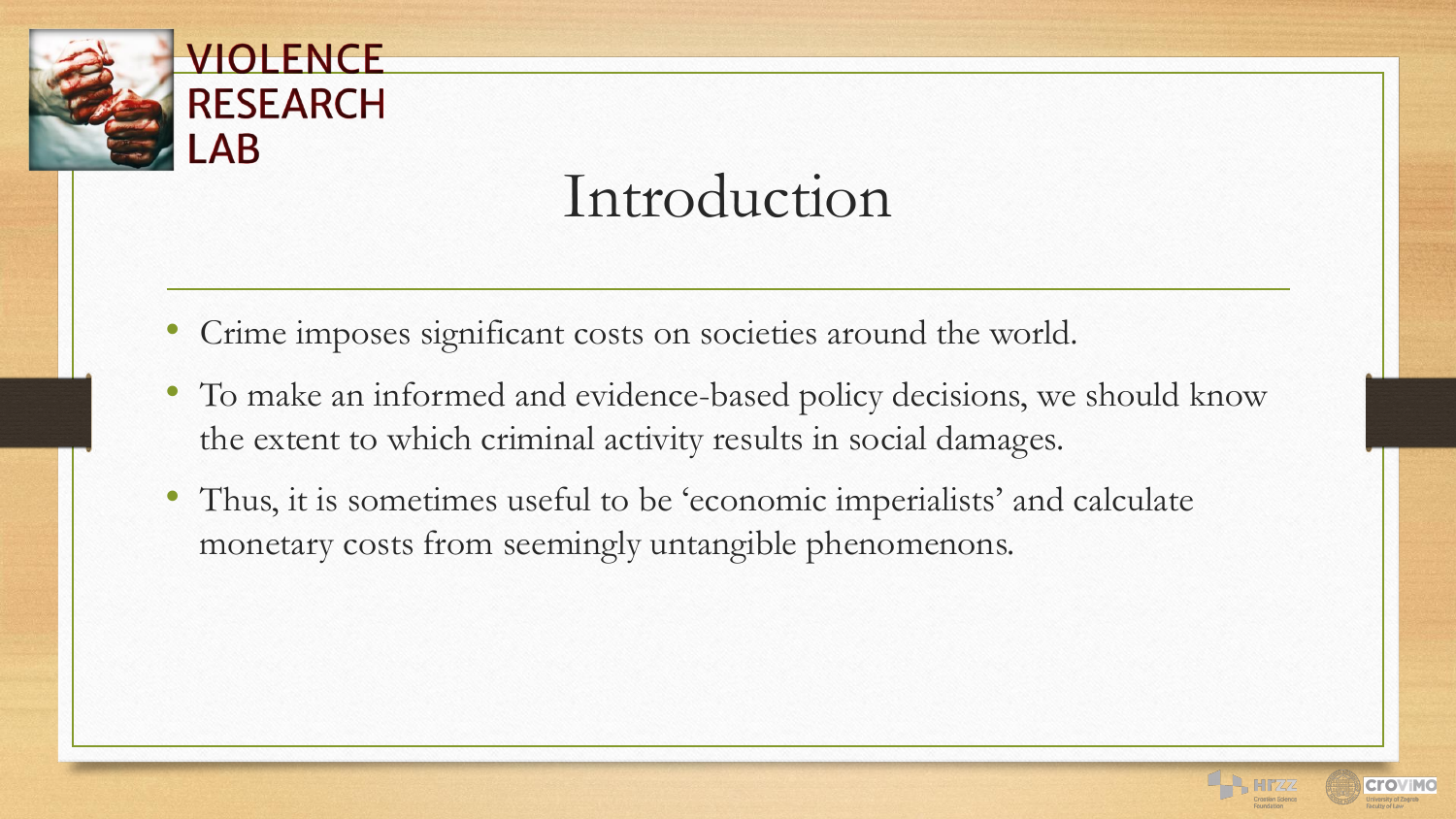

 $AB$ 

#### Why crime costs matter

- Crime is not a zero-sum game, although it might seems so in some cases.
- If a burglar takes 1000 EUR, this means that he is better off by 1000 EUR, while the victim is worse off by the same 1000 EUR.
- However, this isn't a simple redistribution, as there are other associated costs.
- The victim might also suffer mental trauma, which could influence his/her working ability and thus future labour market outcomes.
- There are also costs associated with reporting and prosecuting the perpetrator, if caught.

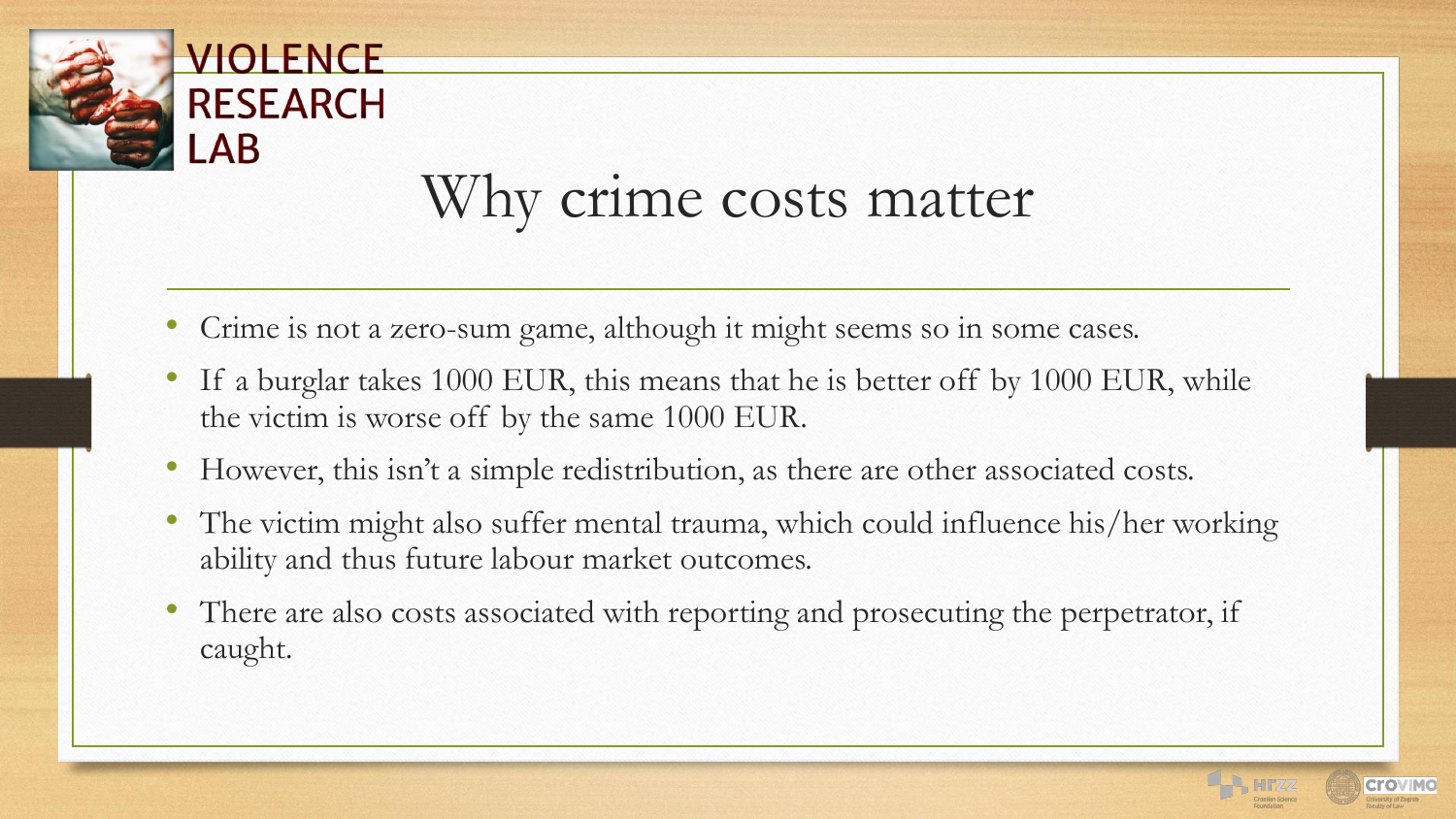

**VIOLENCE** 

**RESEARCH** 

 $AB$ 

# Why crime costs matter (2)

- How can we know if a crime prevention system is effective if we do not take into account the cost of crime?
- Consider the extreme example when the monetary cost of crime is 0.
- In this case, both the crime prevention and judiciary systems are useless and result in net losses for society.
- From policy perspective the cost of crime is crucial to make informed decision about allocating resources to crime prevention.

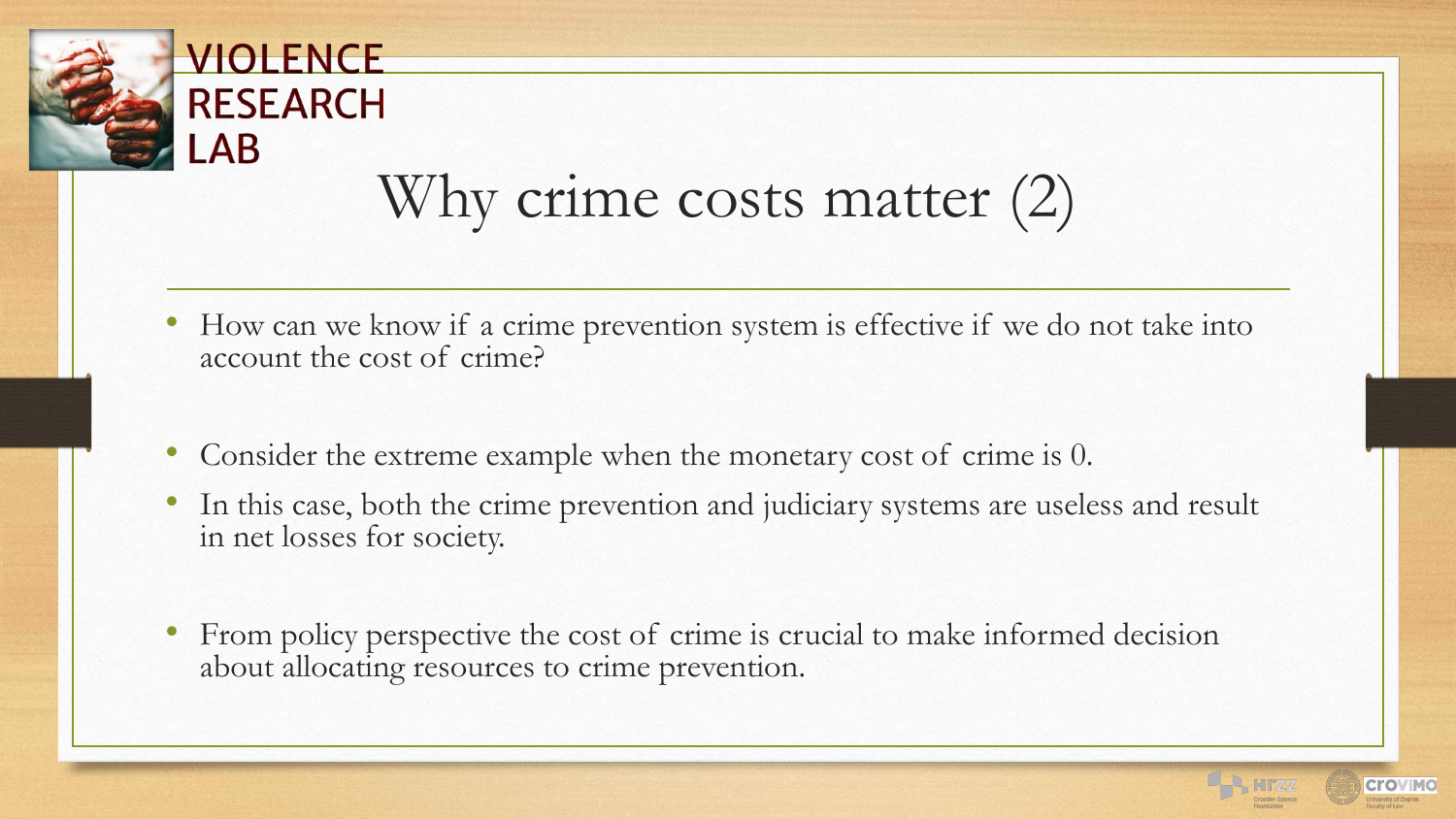

# Calculating the cost of crime

• Crime is a nonmarket good.

VIOLENCE

**RESEARCH** 

 $AB$ 

- The cost is impossible to *calculate* (Mises, 1990).
- However, we can **estimate** the cost based on various assumptions.
- These assumptions are inherently normative. E.g. What is the monetary value of human life?

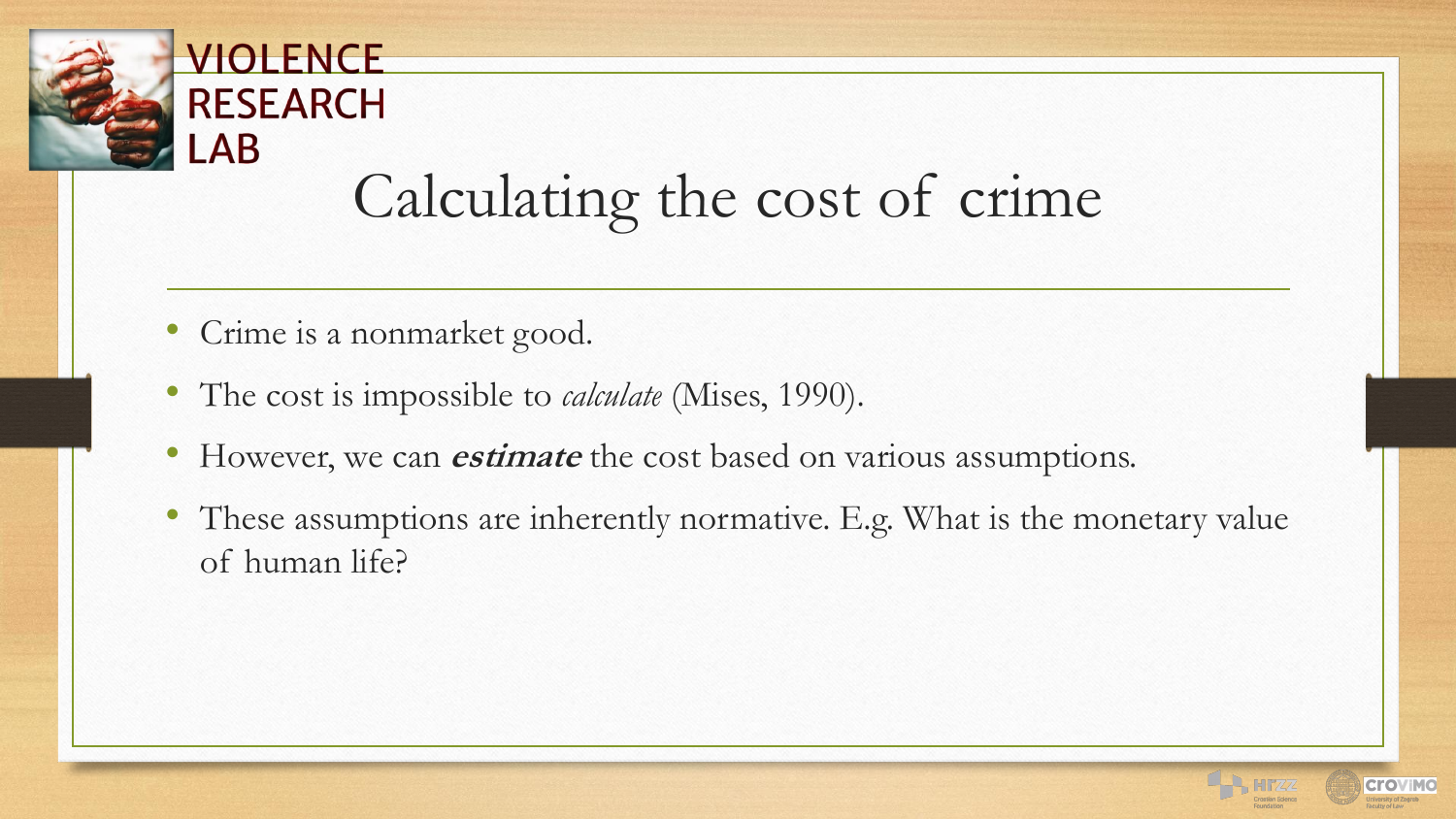

# Main challenges

- Chalfin (2015) notes that the main challenge arises from the distinction of *external* and *social* costs.
- External costs, or externalities are known in microeconomics as costs imposed on an individual (in this context, a crime victim).
- For example, the external costs of a robbery might include the value of the goods stolen, lost productivity, injuries, psychic harms sustained by the victim, and the value of time spent dealing with the aftermath of the robbery (canceling credit cards, obtaining a new driver's license, etc.).

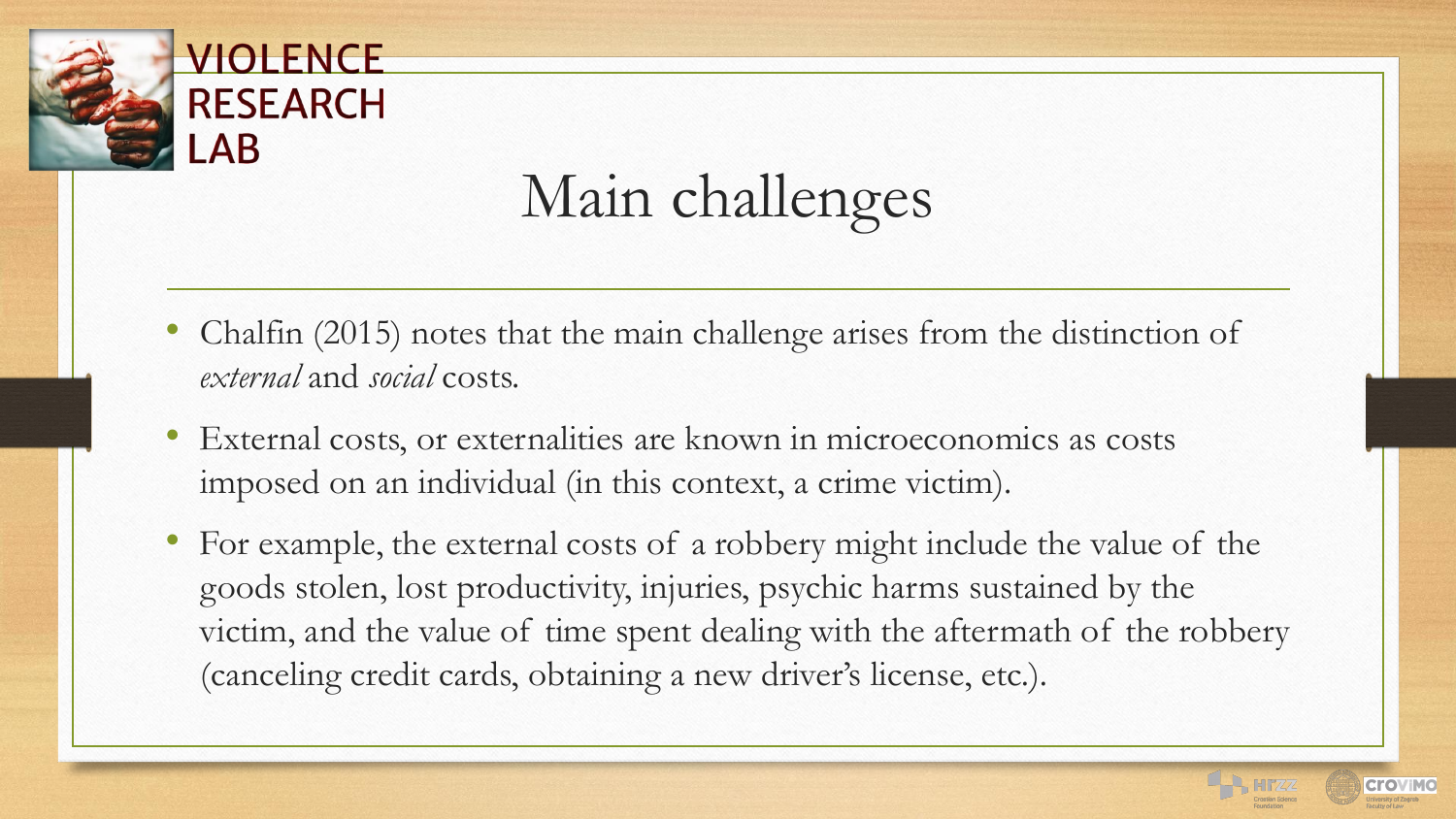

Main challenges (2)

- Social costs consider the welfare of society as a whole.
- Only a smaller part of external costs could be considered social costs as well.
- But, there are others, implicit social costs.
- Higher crime rates discourage private investments in local businesses, and destroy the social fabric of communities (Chaflin, 2015).
- Some estimates are based on external costs, while others use the sum of external and social costs with deducting the value of stolen goods (as this value is not *lost*, but rather transferred).

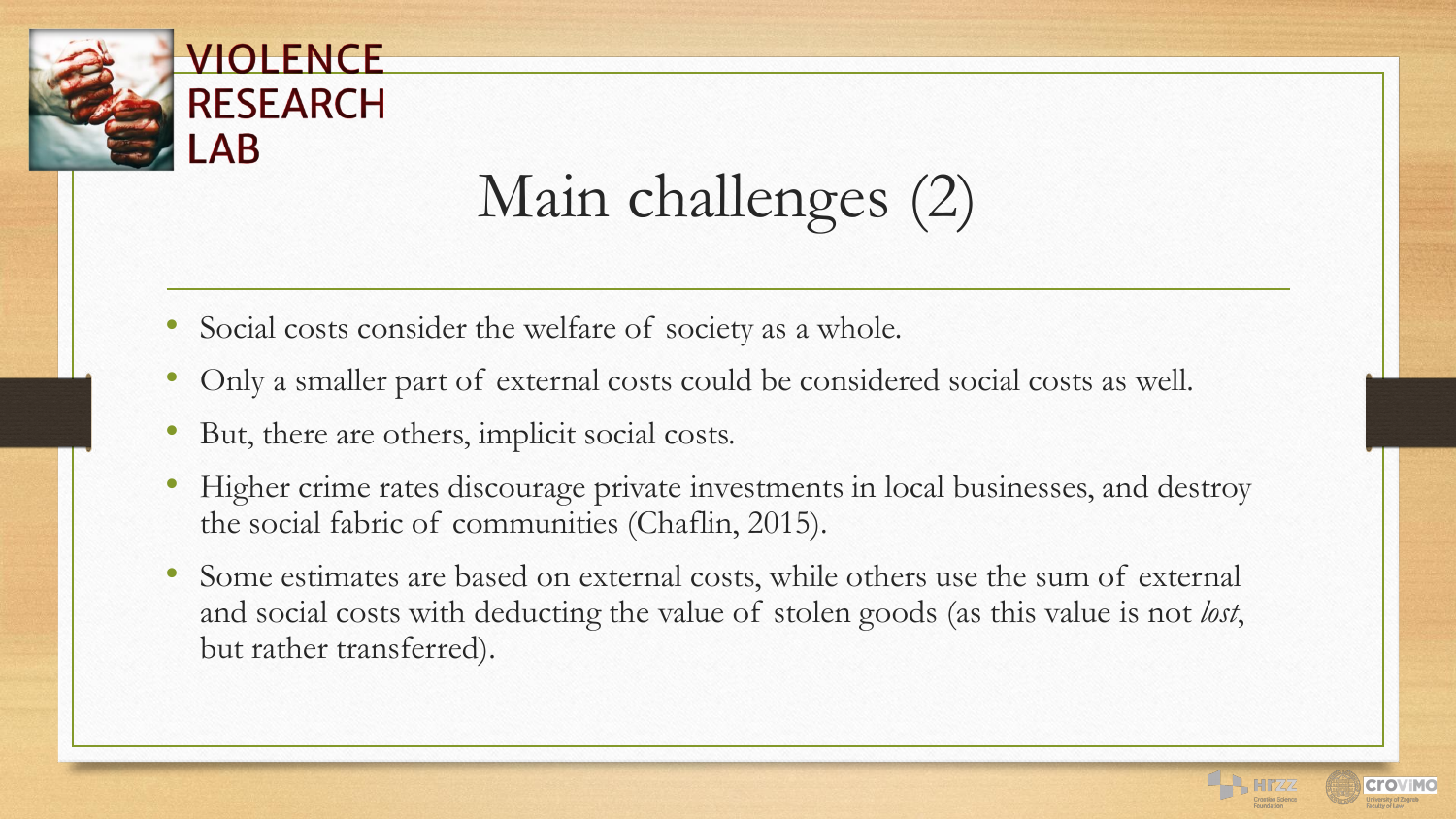

# Main challenges (3)

- Additional challenges arise when estimating the costs of violent crimes, especially homocides.
- The normative part (the assumptions made) here is even more crucial as we have even less information than with property crimes.

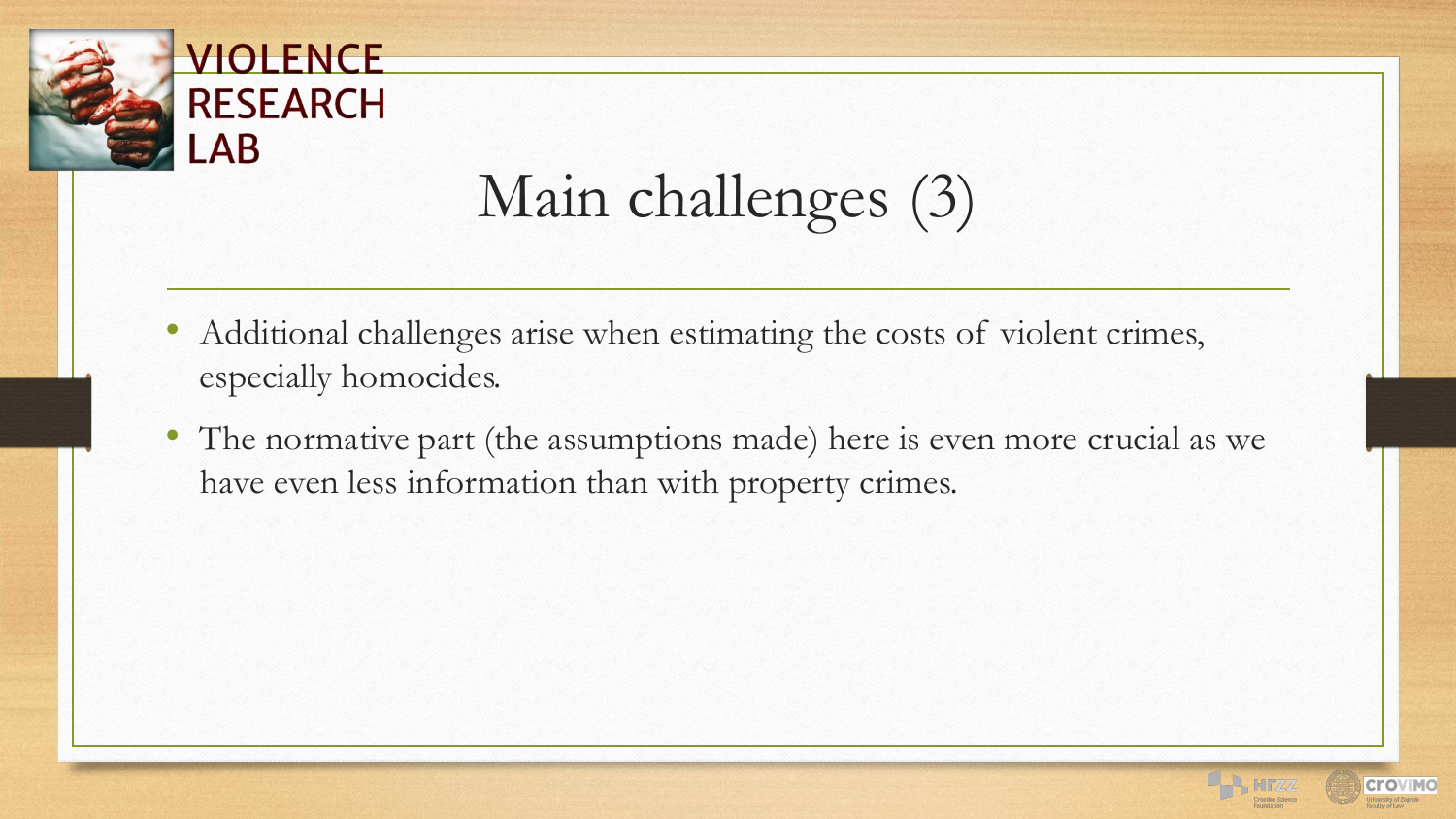## **VIOLENCE** RESEARCH<br>LAB Some estimates from the literature

|                       | "Bottom up" studies |                                    |                                               |                                |                              |                 |                                          | Contingent valuation<br>studies |                              |
|-----------------------|---------------------|------------------------------------|-----------------------------------------------|--------------------------------|------------------------------|-----------------|------------------------------------------|---------------------------------|------------------------------|
|                       | Cohen<br>(1988)     | Cohen, Miller, &<br>Roseman (1994) | Miller, Cohen, &<br><b>Wiersema</b><br>(1996) | Rajkumar &<br>French<br>(1997) | Cohen &<br>Piquero<br>(2009) | Roman<br>(2009) | McCollister,<br>French, & Fang<br>(2010) | Cohen<br>et al.<br>(2004)       | Cohen &<br>Piquero<br>(2009) |
| Property losses       | ×                   |                                    | ×                                             | ×                              | ×                            |                 | ×                                        |                                 | ٠                            |
| Medical care          | ×                   | ×                                  | ×                                             | ×                              | ×                            |                 |                                          | ۰                               | $\overline{\phantom{a}}$     |
| Mental health care    | ×                   | ×                                  | ×                                             | ×                              | ×                            |                 |                                          | $\overline{a}$                  | $\overline{\phantom{a}}$     |
| Productivity          | ×                   | ×                                  | ×                                             | ×                              | ×                            |                 | ×                                        | $\overline{a}$                  | $\overline{\phantom{a}}$     |
| Criminal justice cost |                     | ×                                  | ×                                             | ×                              | ×                            |                 | ×                                        | $\overline{a}$                  | $\overline{\phantom{a}}$     |
| Intangible costs      | jury awards         | jury awards*                       | jury awards*                                  | jury awards                    | ju ry awards                 | jury awards     | jury awards*                             | $\overline{\phantom{a}}$        | $\overline{\phantom{a}}$     |
| Rape                  | \$98,942            | \$83,466                           | \$125.663                                     | \$75,014                       | \$157,500                    | \$157,858       | \$243.184                                | \$267,147                       | \$304,500                    |
| Robbery               | \$24,410            | \$34,295                           | \$18.777                                      | \$46,949                       | \$24,150                     | \$302,569       | \$42,733                                 | \$89,804                        | \$40,950                     |
| <b>Assault</b>        | \$23,255            | \$25,939                           | \$21.666                                      | \$123,943                      | \$57,750                     | \$146,554       | \$108,090                                | \$156,823                       | \$89,250                     |
| <b>Burglary</b>       | \$2,601             |                                    | \$2,166                                       | \$4,406                        | \$5,250                      | \$5,612         | \$6,527                                  | \$28.180                        | \$36,750                     |
| Larceny               | \$347               |                                    | \$534                                         | \$1,490                        | \$2,940                      | \$2,682         | \$3,567                                  | \$827                           | \$4,200                      |
| Motor vehicle theft   | \$6,066             |                                    | \$5,777                                       | \$9.232                        | \$9,540                      | \$19,163        | \$10,880                                 | \$5,466                         | \$17,850                     |

Table 1 Summary of findings in the extant literature.

Note Table reports nine estimates of the cost of non-murder index crimes from eight prior studies. All costs are reported using 2010 dollars.

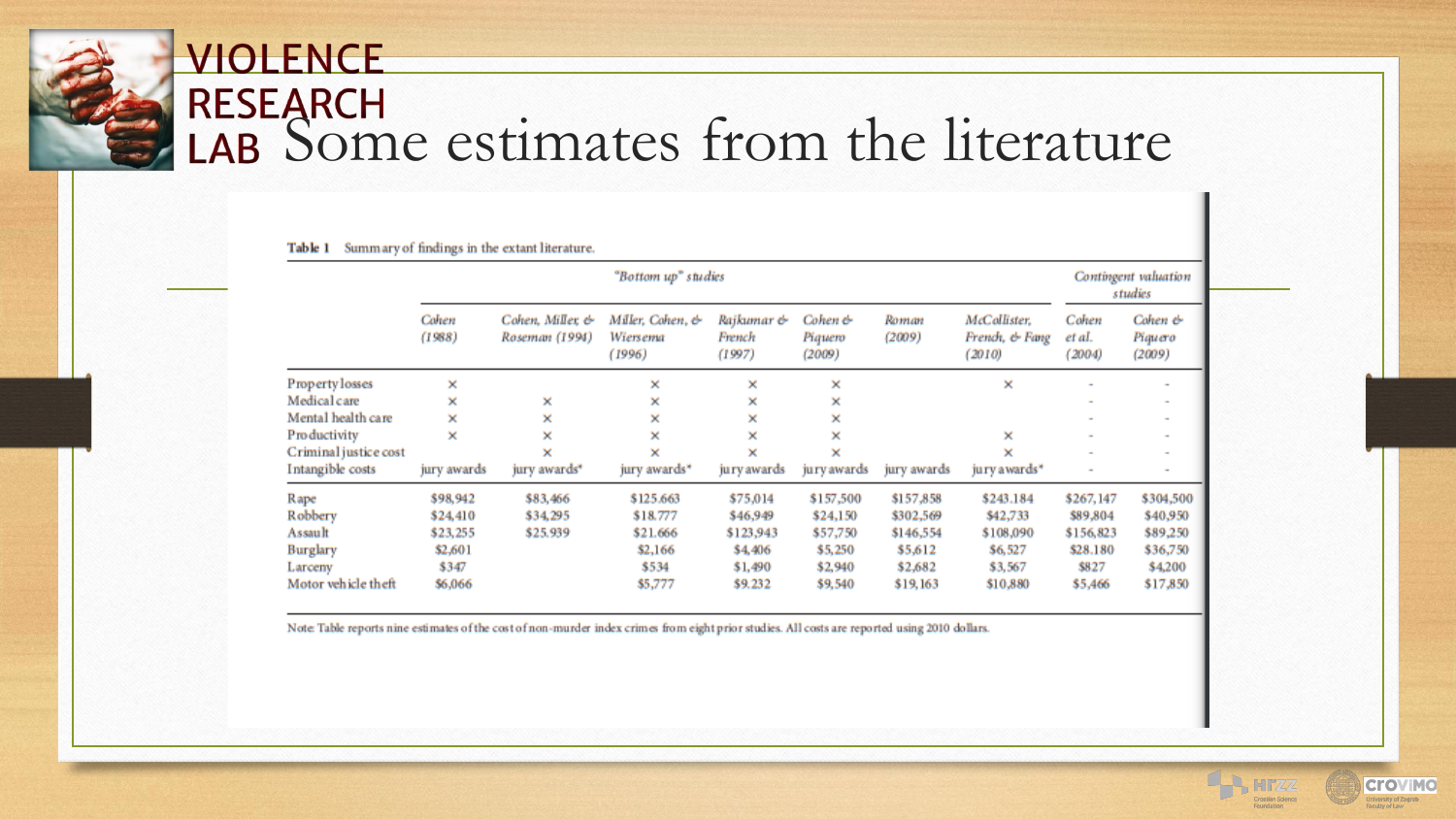#### VIOLENCE **RESEARCH** \_AB Back-of-the-envelope calculations (Croatia)

- Using the costs calculated by Czabański (2009) for Poland, the total direct and indirect costs of violent crimes in Croatia is close to 1 billion HRK.
- However, this estimate is far from precise.
- Lack of reliable data is a huge problem for estimating the crime costs everywhere, but in Croatia even more so.

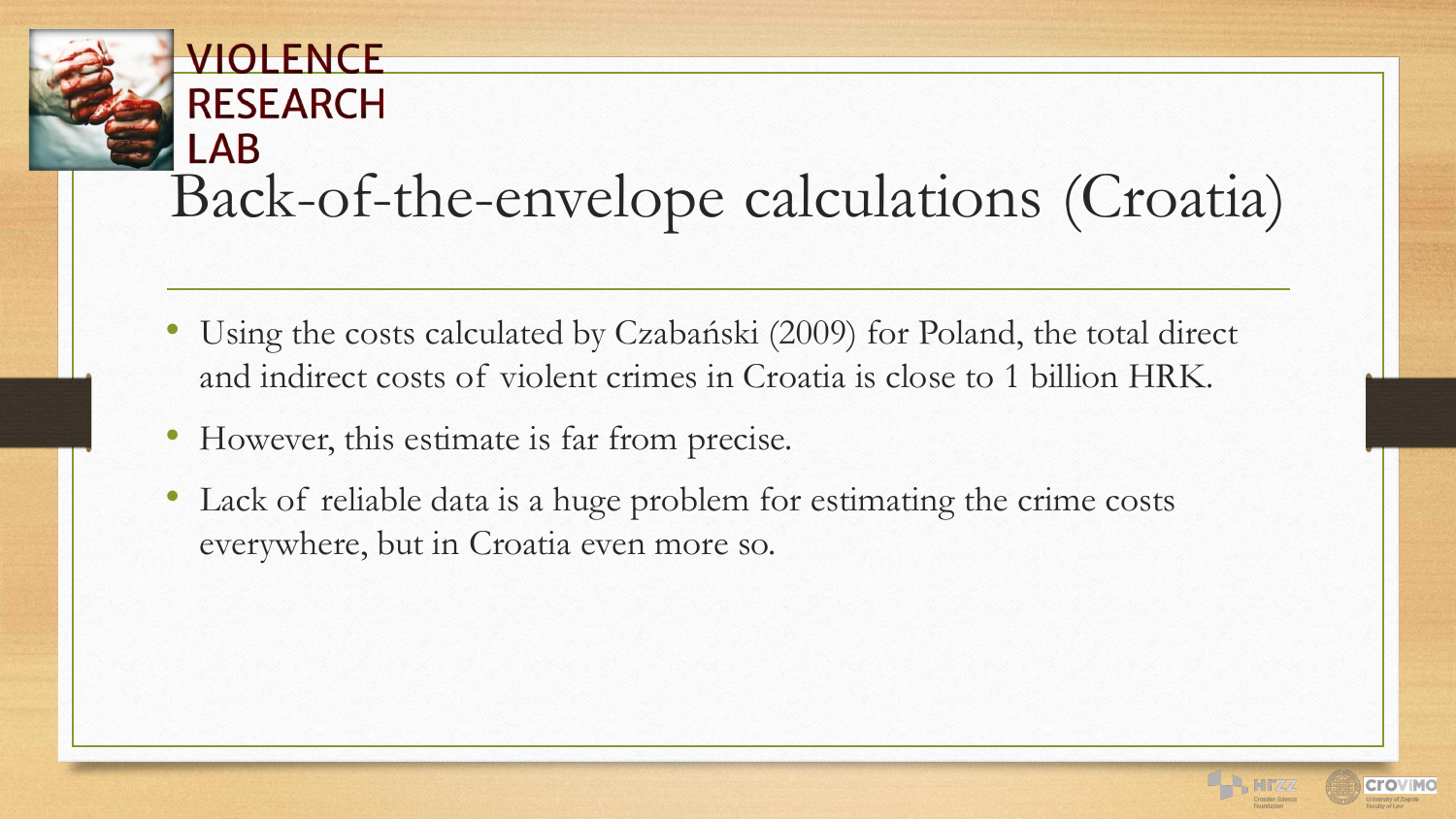

## Conclusion

- Calculating the monetary costs of crime is crucial from the policy perspective.
- To ensure necessary conditions for these calculations/estimations are met, it is of utmost importance that detailed micro-data is made available to the researchers.
- Registry of offenders?
- Registry of victims?